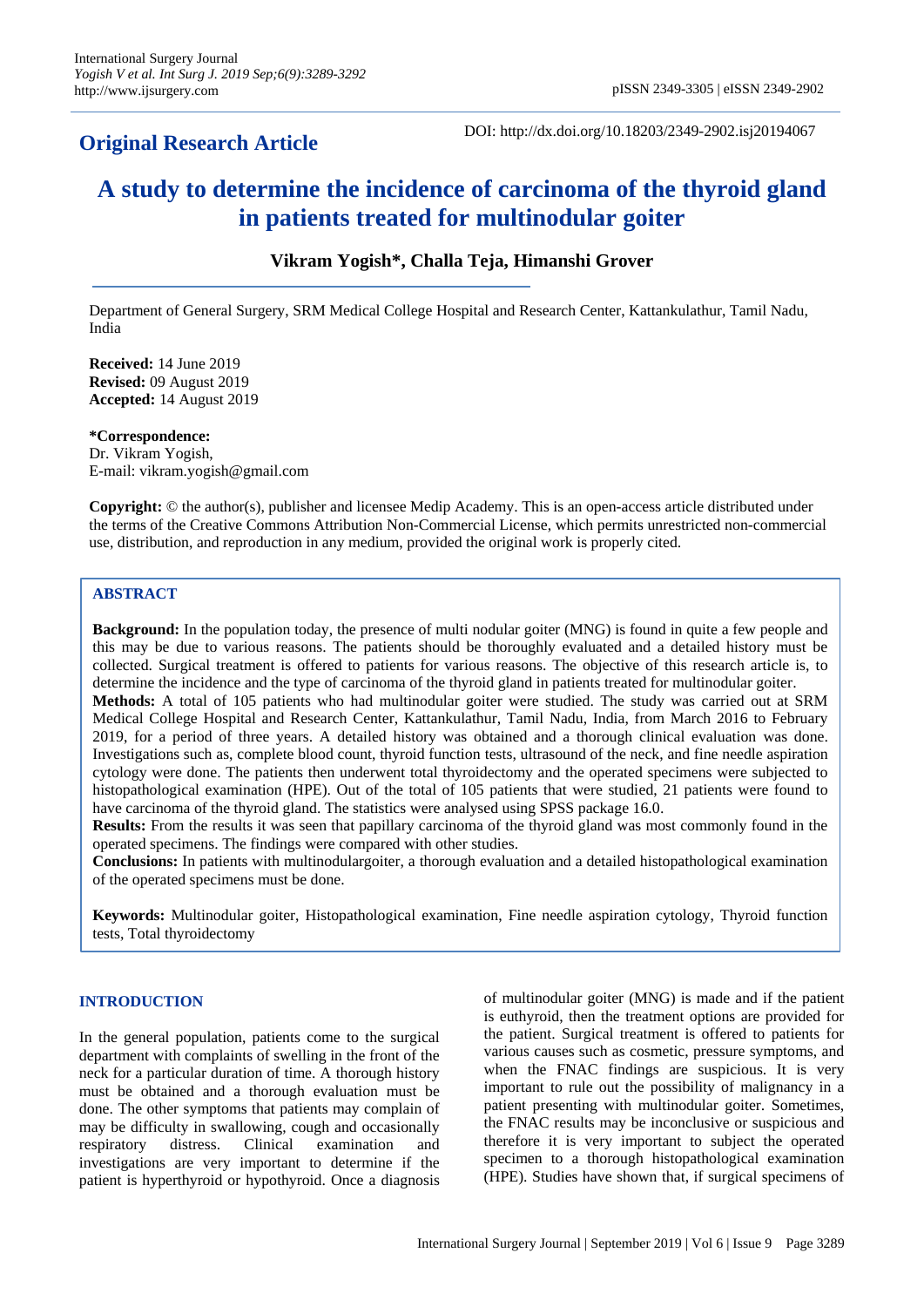multinodular goiters are examined carefully, 4-17% are found to harbor a carcinoma.<sup>1</sup> High resolution ultrasound is a very useful imaging modality for objectively detecting size, number and cellular nature of the nodules.<sup>2</sup> Nuclear imaging is a useful modality for the functional characterization of a thyroid nodule.<sup>3</sup> The presence of lymphnodes must also be carefully looked for, in order to rule out the possibility of carcinoma of the thyroid gland.<sup>4</sup> Studies have demonstrated that the incidence of carcinoma in patients with nodular goiter is higher than the incidence of the general population. Fine-needle aspirate cytology is a fast, accurate and inexpensive test to obtain cellular samples, and a series of reviews have reaffirmed its importance in the assessment of thyroid nodules.<sup>5</sup> Bloch had done a comparison study between FNAC and histopathology and then found that the accuracy and FNAC was 91.6%.<sup>6</sup>

#### *Objective*

The objective of this study was to determine the incidence and the type of carcinoma of the thyroid gland in patients treated for multinodular goiter in a tertiary hospital.

#### **METHODS**

A total of 105 patients who had multinodular goiter (MNG) were studied. This was a prospective study and was carried out at SRM Medical College Hospital and Research Center, Kattankulathur, Tamil Nadu, India, from March 2016 to February 2019, for a period of three years. A detailed history was collected and a thorough clinical examination was done. Investigations such as, complete blood count (CBC), thyroid function tests (TFT), chest X-rays, X-rays of the neck, ultrasound of the neck, and fine needle aspiration cytology (FNAC) of the thyroid swelling were done. The patients who were in euthyroid state had then undergone total thyroidectomy and the specimens were subjected to histopathological examination (HPE). Out of the total 105 patients that were studied, 21 patients were found to have carcinoma of the thyroid gland. The statistics were collected and tabulated. The statistics were analysed using SPSS package 16.0.

#### *Inclusion criteria*

Patients who were diagnosed to have multinodular goiter during their first visit to the surgical outpatient department of the hospital and patients who were between the age group of 20 years to 70 years of age were included.

#### *Exclusion criteria*

Patients who had solitary nodule of the thyroid gland and patients who were below 20 years and above 70 years of age were excluded.

#### **RESULTS**

The results obtained from our study were tabulated.

From the Table 1, it was seen that fine needle aspiration cytology (FNAC), is a very useful tool to differentiate patients with benign and malignant thyroid swellings. Non-neoplastic swellings were 80% and neoplastic swellings were 20%.

#### **Table 1: Fine needle aspiration cytology (FNAC) diagnosis for all patients with MNG (n=105).**

| <b>FNAC</b> diagnosis | No. of patients |    |
|-----------------------|-----------------|----|
| Non-neoplastic        | 84              | 80 |
| <b>Neoplastic</b>     |                 | 20 |

#### **Table 2: Ultrasound findings of the thyroid swellings (n=105).**

| <b>Findings</b>                           | <b>No. of patients</b> |    |
|-------------------------------------------|------------------------|----|
| <b>Benign</b>                             |                        | 8C |
| <b>Highly suggestive of</b><br>malignancy | 21                     |    |

#### **Table 3: Thyroid function test (TFT) reports of the patients with MNG (n=105).**

| <b>TFT</b> report   | <b>No. of patients</b> | $\frac{0}{0}$ |
|---------------------|------------------------|---------------|
| Euthyroid           |                        | 68.57         |
| Hypothyroid         | 25                     | 23.80         |
| <b>Hyperthyroid</b> |                        | 7.61          |

#### **Table 4: Sex wise incidence of patients with carcinoma of the thyroid gland (n=21).**

| Gender      | <b>No. of patients</b> |       |
|-------------|------------------------|-------|
| <b>Male</b> |                        | 14.28 |
| Female      | 18                     | 85.71 |

#### **Table 5: Disease wise incidence of patients with carcinoma of the thyroid gland (n=21).**

| <b>Disease of thyroid gland</b> | No. of patients | $\frac{0}{0}$ |
|---------------------------------|-----------------|---------------|
| Papillary carcinoma             | 15              | 71.42         |
| <b>Follicular carcinoma</b>     |                 | 23.80         |
| <b>Medullary carcinoma</b>      |                 | 4 76          |

Ultrasound scan of the thyroid swellings showed about 20% of the patients to have thyroid swellings with features suggestive of malignancy (Table 2).

From the Table 3, it was found that out of total 105 patients that were studied, 68.57% were euthyroid, 23.80% were hypothyroid and 7.61% were hyperthyroid. The patients with hyperthyroidism and hypothyroidism were brought to euthyroid state before total thyroidectomy was planned.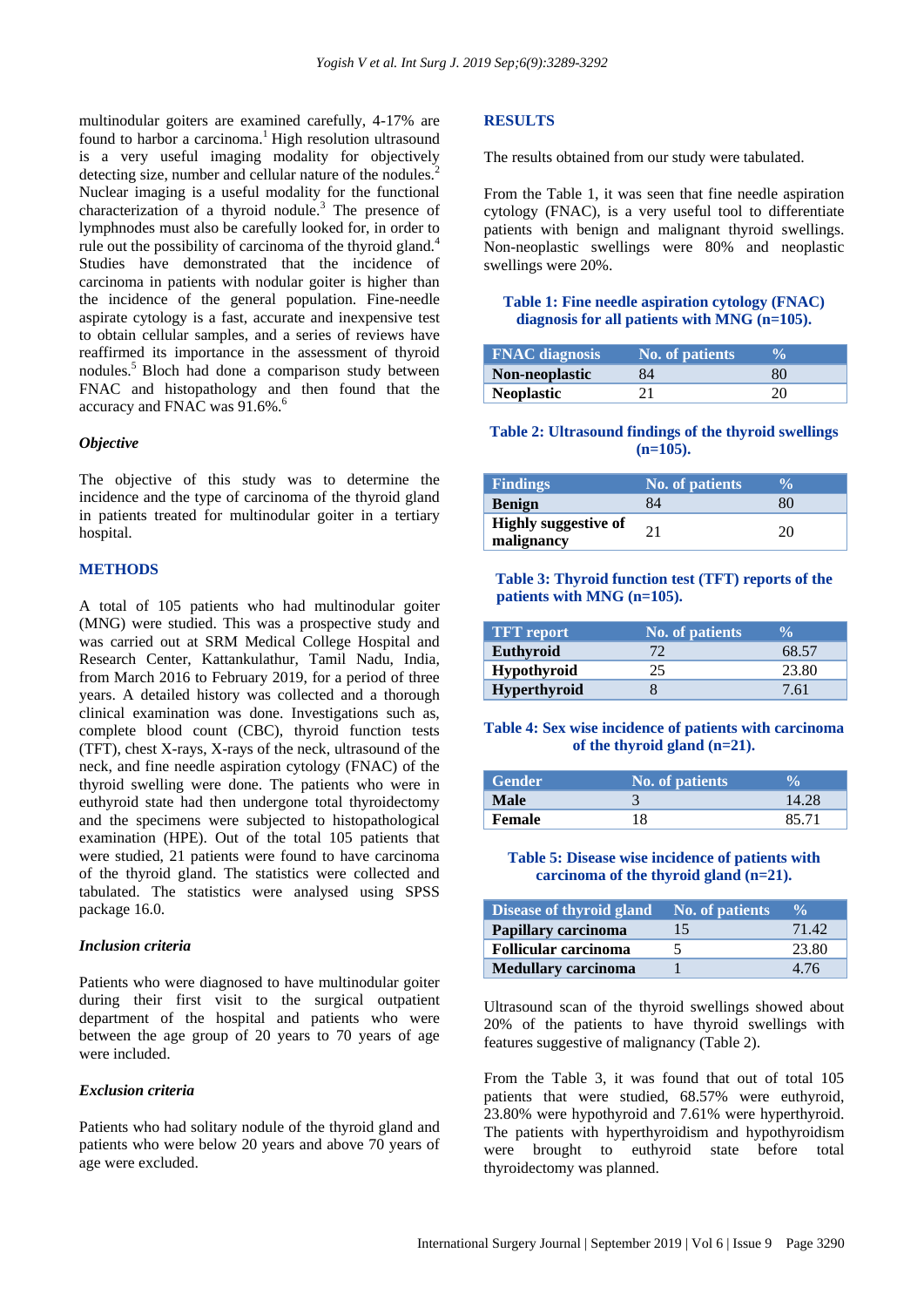# **Table 6: Age wise incidence of patients with carcinoma of the thyroid gland (n=21).**

| Age (in years) | <b>No. of patients</b> | $\frac{0}{\alpha}$ |
|----------------|------------------------|--------------------|
| $20 - 30$      |                        | 19.04              |
| $31-40$        |                        | 38.09              |
| $41 - 50$      |                        | 33.33              |
| 51-60          |                        | 4.76               |
| 61-70          |                        | 4.76               |

Out of total 105 patients studied, 21 patients were diagnosed to have carcinoma of the thyroid gland. Out of these 21 patients with carcinoma of the thyroid gland, 14.28% were male and 85.71% were female (Table 4).

From the Table 5, it was found that papillary carcinoma (71.42%) was the most common form of carcinoma of the thyroid gland.

From the Table 6, it was found that patients around the age group of 31 years to 40 years of age (38.09%), were most commonly affected with carcinoma of the thyroid gland.

#### **DISCUSSION**

Thyroid nodules are commonly seen in adults and in particular the female gender. In patients with multinodular goiter, it is extremely important to rule out the presence of any underlying thyroid malignancy as demonstrated by Hanumanthappa et al.<sup>7</sup> Davies et al in their study showed an increasing incidence of small thyroid cancers. $8$  Hence, careful examination is very important. Papillary carcinoma is a form of welldifferentiated thyroid cancer. Despite its welldifferentiated characteristics, papillary carcinoma may be overtly or minimally invasive. Papillary tumors have a propensity to invade lymphatics but are less likely to invade blood vessels. The life expectancy of patients with this type of cancer is related to their age. The prognosis may be better for younger patients than for patients who are older than 45 years. Surgery is the definitive management of papillary thyroid cancer. Approximately 4-6 weeks after surgical thyroid removal, patients may have radioiodine therapy to detect and destroy any metastasis and residual tissue in the thyroid.

Follicular thyroid carcinoma originates in follicular cells and is the second most common cancer of the thyroid, after papillary carcinoma. Follicular and papillary thyroid cancers are considered to be differentiated thyroid cancers; together they make up approximately 95% of thyroid cancer cases. Patients with follicular thyroid carcinoma are more likely to develop lung and bone metastases than are patients with papillary thyroid cancer. The bone metastases in follicular thyroid carcinoma are osteolytic. Older patients have an increased risk of developing bone and lung metastases.

Medullary carcinoma of the thyroid is a form of thyroid carcinoma that originates in the parafollicular C cells of the thyroid gland. These C cells produce calcitonin. The inherited form of medullary carcinoma of thyroid may occur in association with multiple endocrine neoplasia (MEN) type 2A and 2B syndromes.

Anaplastic carcinoma of the thyroid is the most aggressive form of thyroid gland malignancy. Local invasion into adjacent structures such as the trachea and the oesophagus is found to occur.

The results obtained from our study were compared with the results from other studies.

# **Table 7: Comparison of FNAC findings for our patients with other studies (n=105).**

| <b>FNAC</b> diagnosis of malignancy of<br>thyroid gland | $\frac{0}{\alpha}$ |
|---------------------------------------------------------|--------------------|
| Schlessinger et al <sup>9</sup>                         |                    |
| Kapur et al $^{10}$                                     | 11                 |
| Bhansali et al <sup>11</sup>                            |                    |
| Abu Eshy et al <sup>12</sup>                            | 15.2               |
| Our study                                               |                    |

#### **Table 8: Comparison of the incidence of carcinoma of the thyroid gland.**

|     |       | study et al <sup>13</sup> et al <sup>14</sup> | Our Mofti Stoffer Benzarti Cerci Prades<br>eta <sup>15</sup> | $\epsilon$ et al $^{16}$ et al $^{17}$ |          |
|-----|-------|-----------------------------------------------|--------------------------------------------------------------|----------------------------------------|----------|
| 20% | - 29% | 13%                                           | 9.5%                                                         | 10%                                    | $12.2\%$ |

# **Table 9: Comparison of the types of carcinoma of the thyroid gland with another study.**

| <b>Type of thyroid</b>      | <b>Our study</b> | Shah et al $^{18}$ |
|-----------------------------|------------------|--------------------|
| carcinoma                   | $($ %)           | $($ %)             |
| Papillary carcinoma         | 71.42            | 69                 |
| <b>Follicular carcinoma</b> | 23.80            | 11.6               |
| <b>Medullary carcinoma</b>  | 4.76             | 97                 |

From Table 7, it was found that malignancy of the thyroid gland was picked up on FNAC in 20% of our patients and this was compared to other studies. Table 8 shows that the incidence of carcinoma of the thyroid gland was 20% in our study and this was compared to other studies.

Table 9 shows that among our patients who were found to have carcinoma of the thyroid, papillary carcinoma (71.42%) was found to be the most common type. This was compared to another study.

#### **CONCLUSION**

From our study, it is seen that papillary carcinoma is the most common type of carcinoma of the thyroid gland.